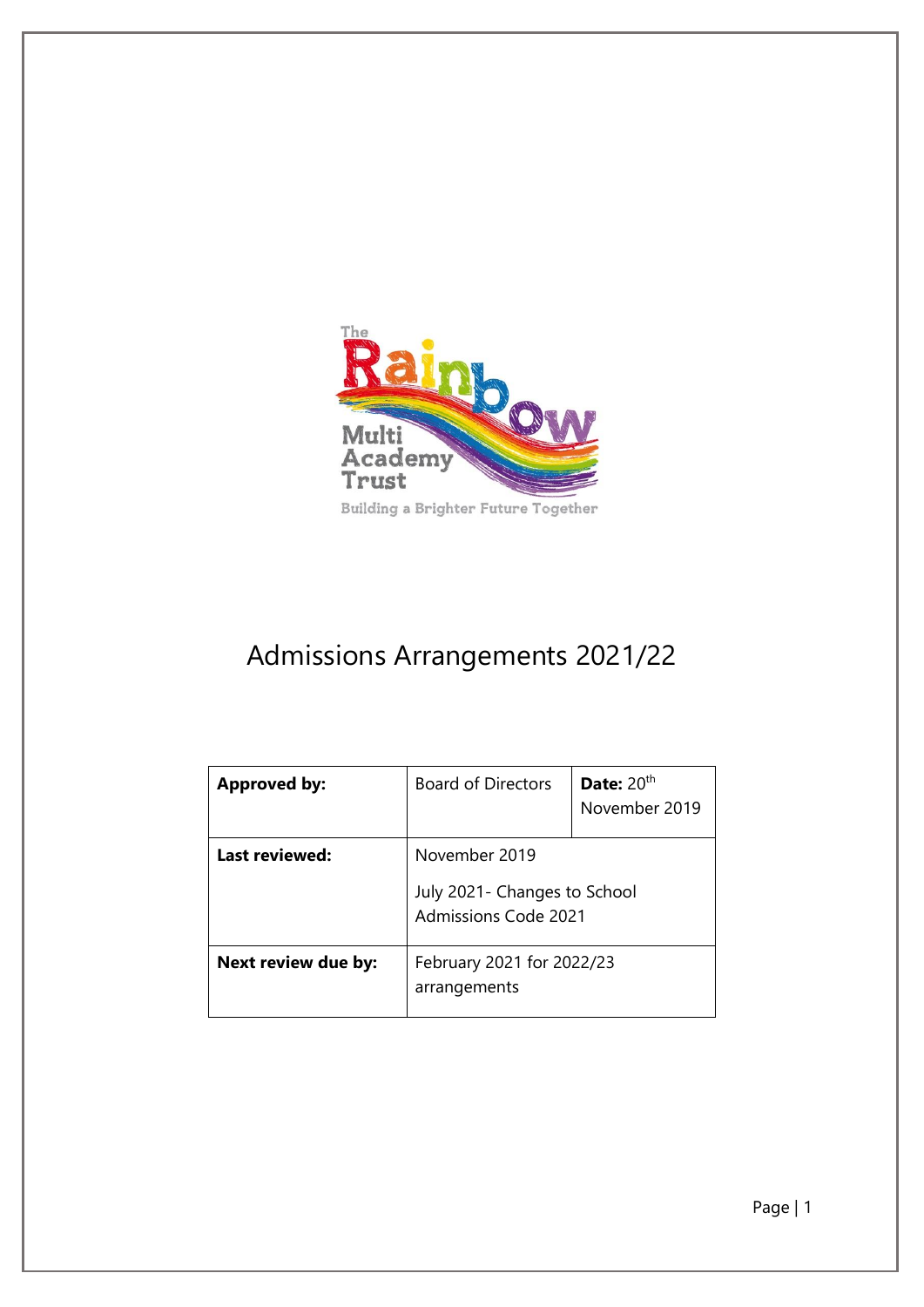# **Introduction**

The Directors of The Rainbow Multi Academy Trust have been delegated the task of managing the admissions for all member academies. They will operate an admissions policy which ensures that all applications for admission to the Rainbow academies are dealt with in accordance with the requirements of the School Admissions and Appeals Codes.

All decisions regarding admission to each academy are the responsibility of The Rainbow Multi Academy Trust. However, it should be noted that Cornwall Council has a statutory duty to coordinate the admissions process for reception and junior school year 3 applications.

Each Academy will participate fully in the Local Authority's Fair Access Protocol and the Local Authority's Co-ordinated Admissions Schemes for starting school and applying for a place during the school year. Details of these schemes are available on the Council's website (www.cornwall.gov.uk/admissions) or on request from the Local Authority. Closing dates and other details about the application process will be stated in those schemes.

Applications for in year admissions should be made directly to the Local Authority and applications for Nursery classes should be made to the Academy (St Meriadoc Infant Academy and Troon School only) on one of our Admission to Nursery forms.

#### **PAN- Main School**

| Academy                    | <b>Published Admission Number</b> |
|----------------------------|-----------------------------------|
| Penponds School            |                                   |
| St Meriadoc Infant Academy | 60                                |
| St Meriadoc Junior Academy | 60                                |
| Troon School               |                                   |

# **Applying for a place**

Appliction for a Nursery place (St Meriadoc Infant Academy and Troon School only)

For applications to one of our Nursery classes an 'Expression of Interest for the Admission to Nursery' form should be completed and returned to the school. Admission to our nursery can take place at any time between your child's second birthday (St Meriadoc Infant Academy) or third birthday (Troon School) and the end of the Summer term before their fifth birthday.

# Application for a school place

#### Penponds School

All applications for places in reception or during the school year must be made direct to the applicant's home local authority on the appropriate application form. The application form and supporting information will be available electronically on the local authority's website or in paper form on request from that local authority. The closing date for receipt of applications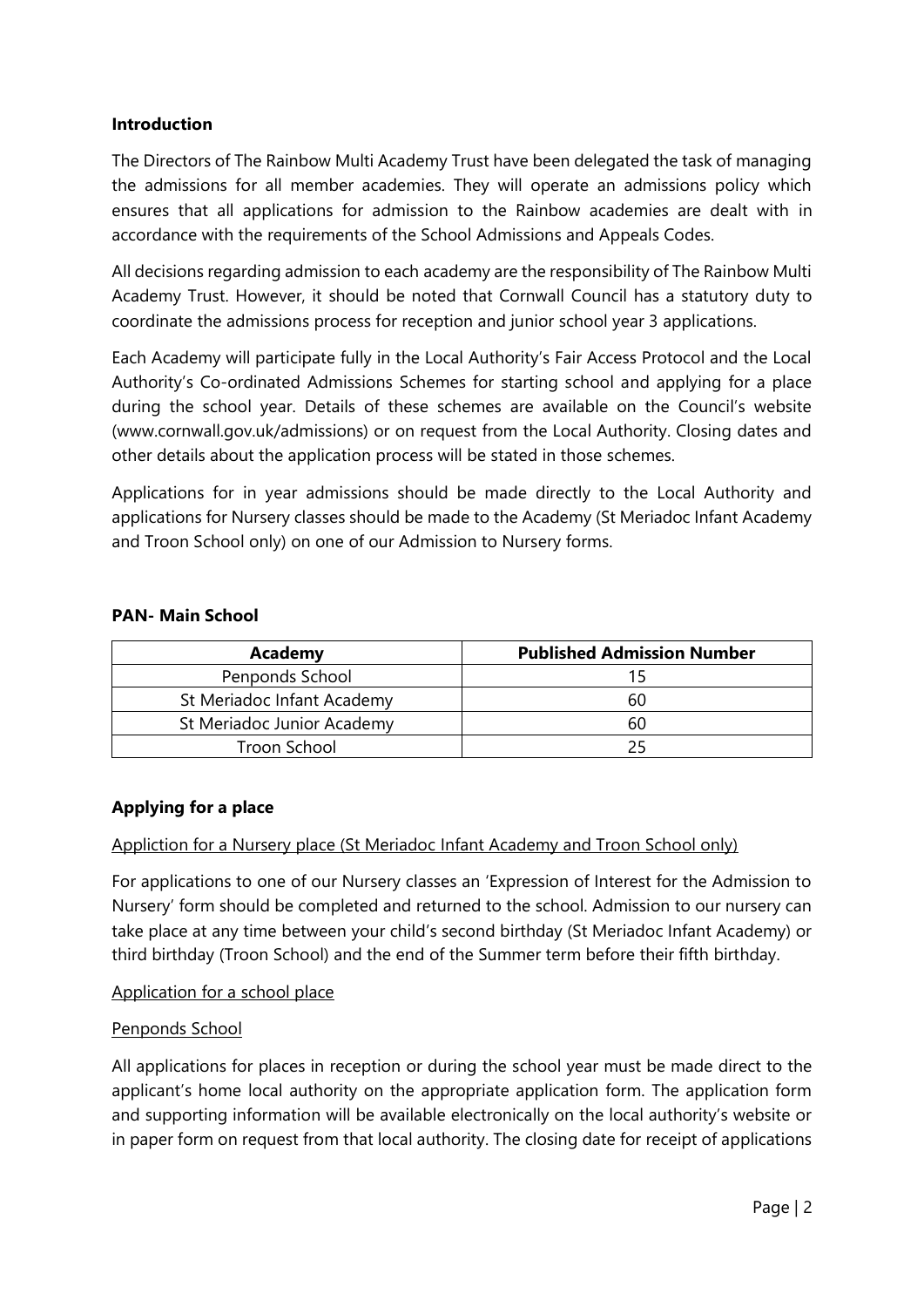for admission to a reception class during 2021/2022 school year will be outlined in the Local Authority's Co-ordinated Admissions Scheme.

## St Meriadoc Infant and Junior Academy

If your child already attends the Nursery we would normally expect him/her to continue his/her education through into the Academy and later, into the Junior Academy. **However, entry into Reception year and year 3 is not automatic, even if your child attends the nursery or year 2 and a separate application must be made following the guidance above.**

#### Troon School

If your child already attends the Nursery we would normally expect him/her to continue his/her education through the Academy. **Entry into Reception year is not automatic, even if your child attends the nursery and a separate application must be made following the guidance above.**

#### **Children with special educational needs**

If your child has an Education, Health and Care Plan (EHC Plan) you do not need to complete an application form as a school place will be identified through a separate process. Please contact the SEN Assessment and Provision Team for more information:

Tel: 01872 324242 Email: specialeducation@cornwall.gov.uk

However, if a request has been made for an EHC needs assessment for your child, or your child is currently being assessed to decide whether an EHC Plan is necessary, you will need to make an application using the normal process.

#### **Allocation of places**

#### Nursery (St Meriadoc Infant Academy and Troon School only)

The Academy will allocate a place within our Nursery if the applicant is of the appropriate age and would like to start at point of application.

#### Year R/Year 3 (St Meriadoc Junior Academy)

Parents/carers will be notified of the outcome of their application for a place in reception/ year 3 in line with the timetable outlined by the Local Authority in their admissions scheme.

Children with an Education, Health and Care Plan that names the school will be admitted regardless of the number on roll in the year group.

Children in Care who are directed to the school by the Secretary of State will be admitted to the school regardless of the number on roll in the year group.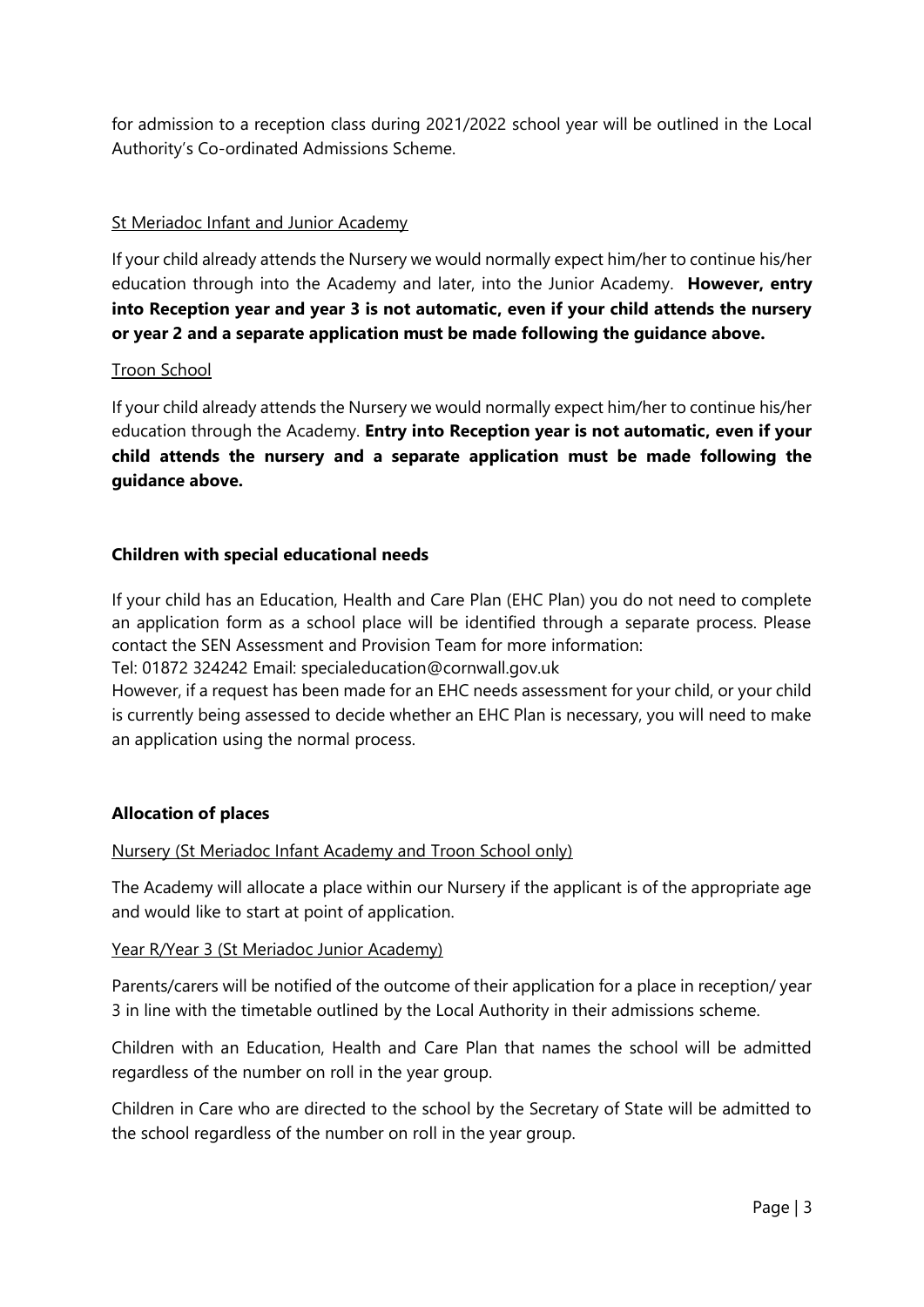Places will be allocated up to each academy's PAN. In the event that more applications are received than places available, the oversubscription criteria listed later in this policy will be used to decide on allocations. If the school is not oversubscribed, all applicants will be admitted. In the event of over subscription and a place being refused, parents/carers are given the right of appeal.

## **Applications for other year groups (in-year applications)**

An "in-year" application is an application for a place in years 1 to 6 (with the exception of year 3 for St Meriadoc Junior Academy) for the 2021/22 school year (or part of the year if the application is made after the school year has commenced) and an application for a place in 2021/22 reception year (or year 3 at St Meriadoc Junior Academy) if the application is made after the autumn term 2021 has commenced. Parents are welcome to contact the relevant academy for information regarding available places. Alternatively, parents can contact the Local Authority (Cornwall Council) for information regarding available places at all schools and academies in Cornwall. Cornwall Council will also, on request, provide parents with a suitable form to complete when applying for a place for their child at a school or academy.

#### **Deferred/Delayed entry**

The government has now made it a legal requirement that all children can be admitted to school full time in the September following their fourth birthday. However, parents may choose deferred or part-time entry to the reception year for their child, bearing in mind that by law children have to be in full-time education by the start of the term following their fifth birthday – when they reach 'compulsory school age'.

Parents of summer-born children may also seek a place for their child outside their normal age group i.e. entry to reception a year later than normal, for example if the child may naturally have fallen into a lower age group if it were not for being born prematurely. Parents choosing part-time or deferred entry or wishing to delay entry to the reception year must contact the Headteacher.

# **Admission of children outside their normal age group**

Parents may seek a place for their child outside their normal age group, for example, if the child is gifted and talented or has experienced problems such as ill health. Those wishing to request placement outside the normal age group should contact the Headteacher. Such requests will be considered on a case by case basis and in the best interests of the child concerned.

Guidance can also be found at www.cornwall.gov.uk/admissions or on request from the School Admissions Team. Parents who are refused a place at a school for which they have applied have the right of appeal to an independent admission appeal panel. However, they do not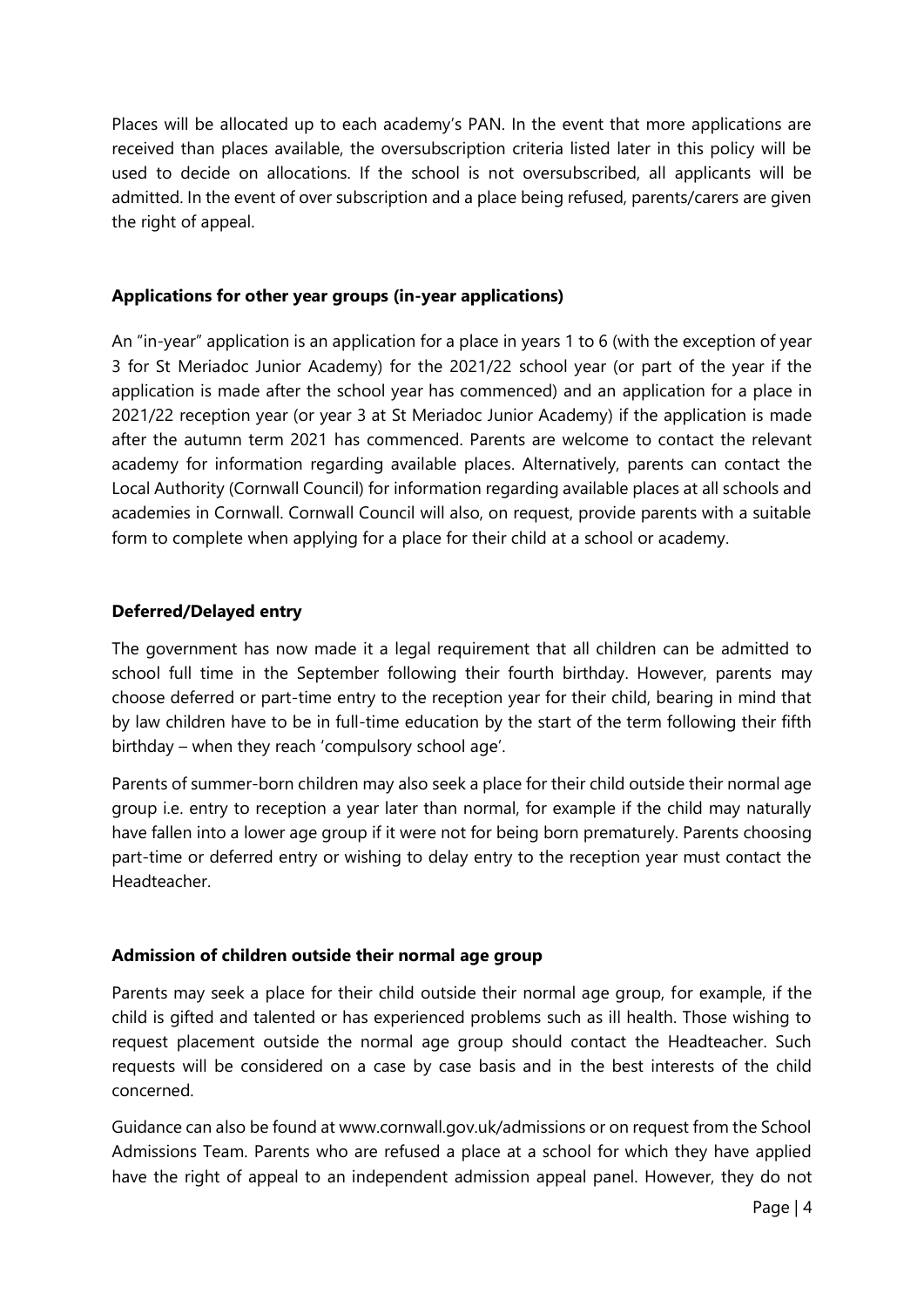have a right of appeal if they have been offered a place and it is not in the year group they would like.

# **Waiting lists**

## Nursery

If the applicant is not of the appropriate age or the required admission date is not immediate, the applicant will take a position on a waiting list. This does not mean that the space will be held for the applicant and it is possible that spaces may be filled by another applicant of appropriate age and need. No priority is given to the length of time that a child has been on the list.

#### School

Waiting lists will be maintained (by the Local Authority on behalf of The Rainbow Multi Academy Trust) for each year group, Reception-year 6. Parents/carers can request that their child is added to this list if they are refused a place. As each child is added to the waiting list and additional information received about applications, the list will have to be ranked again in line with the published oversubscription criteria. Priority will not be given to children based on the date their application was received or the date their name was added to the list.

Children with an Education, Health and Care Plan that names the school, looked after children, previously looked after children and those allocated a place at an academy in accordance with the Local Authority's Fair Access Protocol, will take precedence over those on the waiting list.

# **Oversubscription criteria**

If, after the admission of children with an Education, Health and Care Plan where the academy is named in the Plan, an academy is oversubscribed, the order of priority for admission will be given to those children who meet the criteria set out below, in order. These oversubscription criteria will also be used, if necessary, to decide on in-year admissions to all year groups (reception to year 6) for the 2021/2022 school year: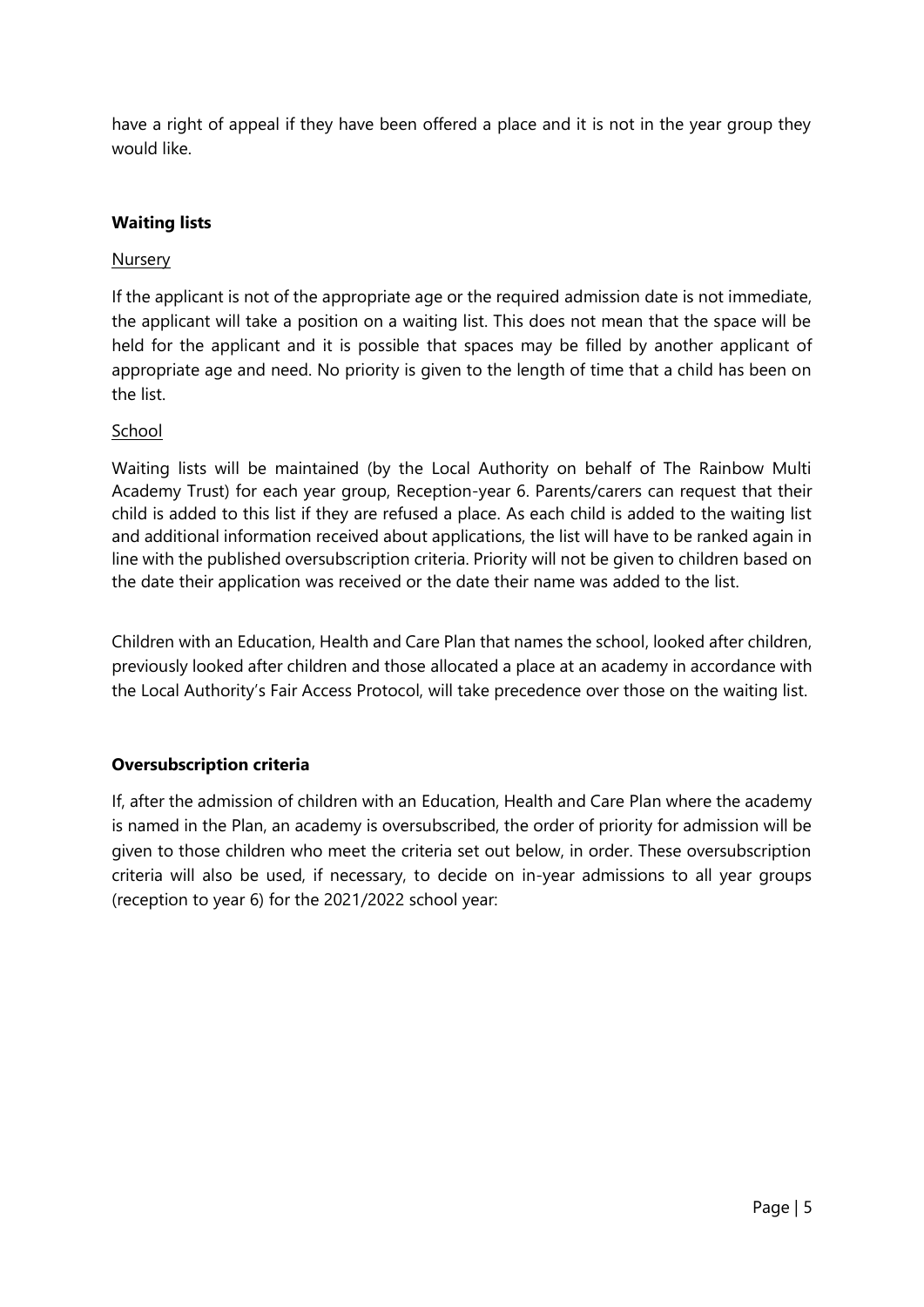| Rank           | <b>Description</b>                                                                     |  |  |
|----------------|----------------------------------------------------------------------------------------|--|--|
|                | Children in care, and children who were previously in care but immediately after       |  |  |
|                | being in care became subject to an Adoption, Child Arrangement or Special              |  |  |
|                | Guardianship Order including those who appear (to the admission authority) to          |  |  |
|                | have been in state care outside of England and ceased to be in care as a result of     |  |  |
|                | being adopted. <sup>1</sup>                                                            |  |  |
| $\overline{2}$ | Children attending St Meriadoc Infant Academy (applies to St Meriadoc Junior           |  |  |
|                | Academy only)                                                                          |  |  |
| 3              | Children with siblings attending the academy at the proposed time of admission.        |  |  |
|                | In the case of St Meriadoc Junior Academy, the sibling can be at St Meriadoc Infant    |  |  |
|                | Academy.                                                                               |  |  |
| 4              | Children who live within the designated area of the school, as defined by the Local    |  |  |
|                | Authority (in the case of Penponds and Troon School) or Truro Diocese (in the case     |  |  |
|                | of St Meriadoc Infant and Junior Academy), or whose parents/carers can provide         |  |  |
|                | evidence that they will be living in the designated area of the school by the          |  |  |
|                | beginning of the autumn term of the 2021/22 school year.                               |  |  |
|                | If there are more designated area children wanting places than there are places        |  |  |
|                | available after the allocation of children under criterion 4, criterion 5 to 6 will be |  |  |
|                | used to decide which of these children should have priority for admission.             |  |  |
| 5              | Children attending the academy's nursery class (applies to St Meriadoc Infant          |  |  |
|                | Academy and Troon School only)                                                         |  |  |
| 6              | All other children                                                                     |  |  |

# **Appeals**

Applicants refused a place at the school have the right of appeal (see appendix A for Appeals Timetable). Appeals are heard by an independent appeals panel arranged by the Local Authority on behalf of the Academy. The arrangements for appeals will be in line with the School Admission Appeals Code published by the Department for Education. The determination of the appeal panel will be made in accordance with the Code and is binding on all parties.

Applicants can only appeal again for a place at the same academy for the same academic year if The Rainbow Multi Academy Trust has accepted a further application because there has been a significant and material change in the circumstances of the parent/carer, child or academy (e.g. a relevant change of address) but has determined that the new application must also be refused.

Notwithstanding the arrangements outlined above, the Secretary of State may direct an academy to admit a named pupil on application from any Local Authority. Before doing so the Secretary of State will consult the academy in question.

<sup>&</sup>lt;sup>1</sup> Subject to Parliamentary approval of the School Admissions Code 2021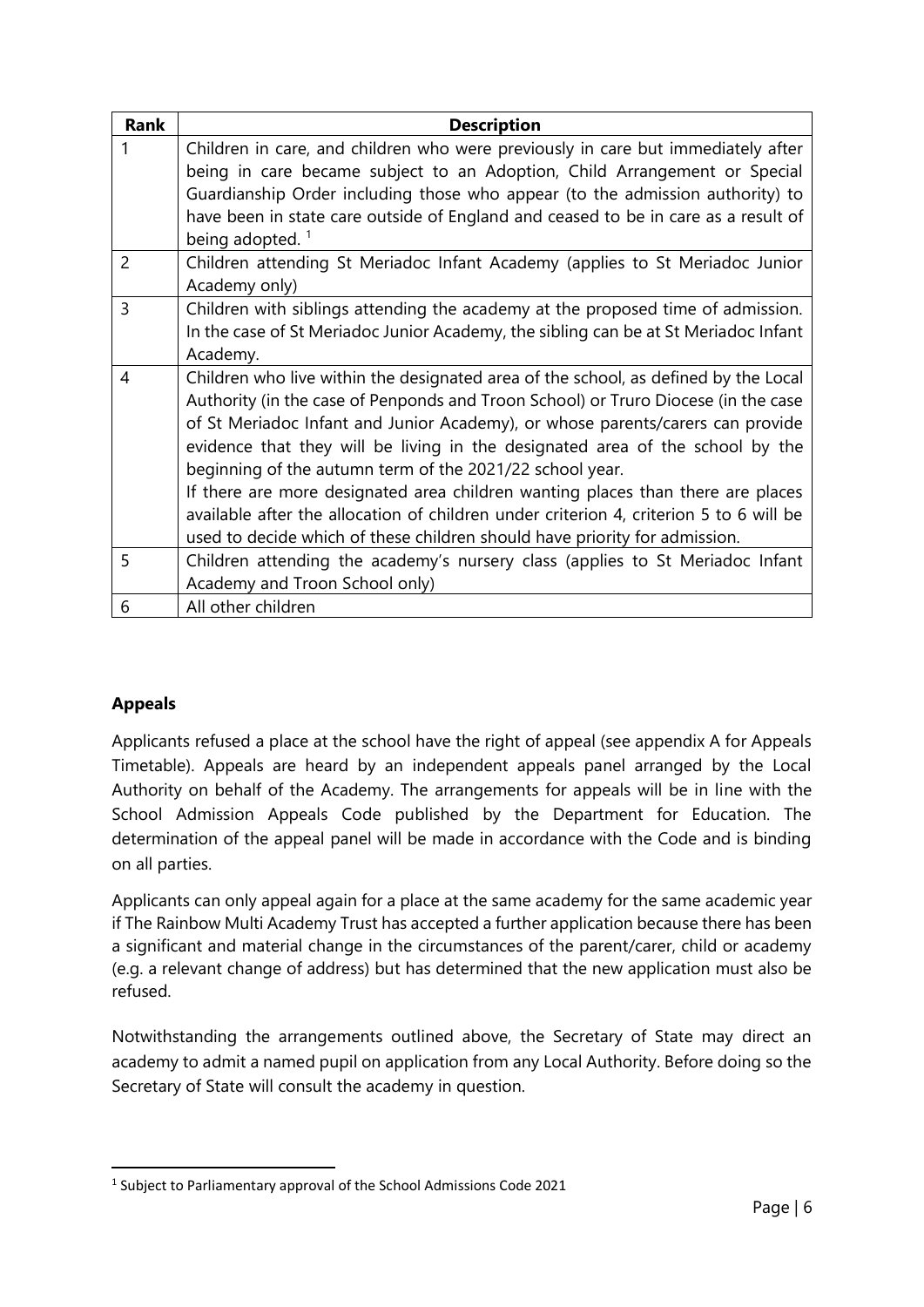# **Definitions**

# Children in care and children who were previously in care

A 'child in care' may also be referred to as a 'looked after child' and is a child who is (a) in the care of a local authority, (b) being provided with accommodation by a local authority in the exercise of their social services functions (see the definition in Section 22(1) of the Children Act 1989).

A 'child arrangement order' is an order settling the arrangements to be made as to the person with whom the child is to live under Section 8 of the Children Act 1989. Section 14A of the Children Act 1989 defines a 'special guardianship order' as an order appointing one or more individuals to be a child's special guardian (or special guardians).

A child is regarded as having been in state care outside of England if they were in the care of or were accommodated by a public authority, a religious organisation, or any other provider of care whose sole or main purpose is to benefit society (see Section 23ZZA(8) of the Children Act 1989 (inserted by Section 4 of the Children and Social Work Act 2017)).

#### **Siblings**

'Siblings' means brothers or sisters. They are defined as children with at least one natural or adoptive parent in common, living at the same or a different address. Children living permanently in the same household at the same address would also be counted as siblings, regardless of their actual relationship to each other. To qualify as a sibling a child must be on the roll of the school in question at the date of application, allocation and admission.

If a child is a sibling of a multiple birth (e.g. twins, triplets, etc.) and has been offered a place at the requested school, every effort will be made to offer places to siblings at the same school, which may mean allocating places above the Published Admission Number (PAN) where this is possible. However, where this is not possible, parents will be invited to decide which of the children should be allocated the available place(s).

#### Home Address

Each child can have only one registered address for the purposes of determining priority for admission and transport entitlement. This address should be the place where the child is normally resident at the point of application or evidence of the address from which a child will attend school, in the form of written confirmation of a house purchase or a formal tenancy agreement. Exceptional circumstances in relation to the provision of a home address will be considered on a case-by-case basis. If there is shared residence of the child or a query is raised regarding the validity of an address, the Academy will consider the home address to be with the parent with primary day to day care and control of the child.

Residency of a child may also be clarified through a Child Arrangement Order where it is shown who has care of the child. Evidence may be requested to show the address to which any Child Benefit is paid and at which the child is registered with a doctor's surgery.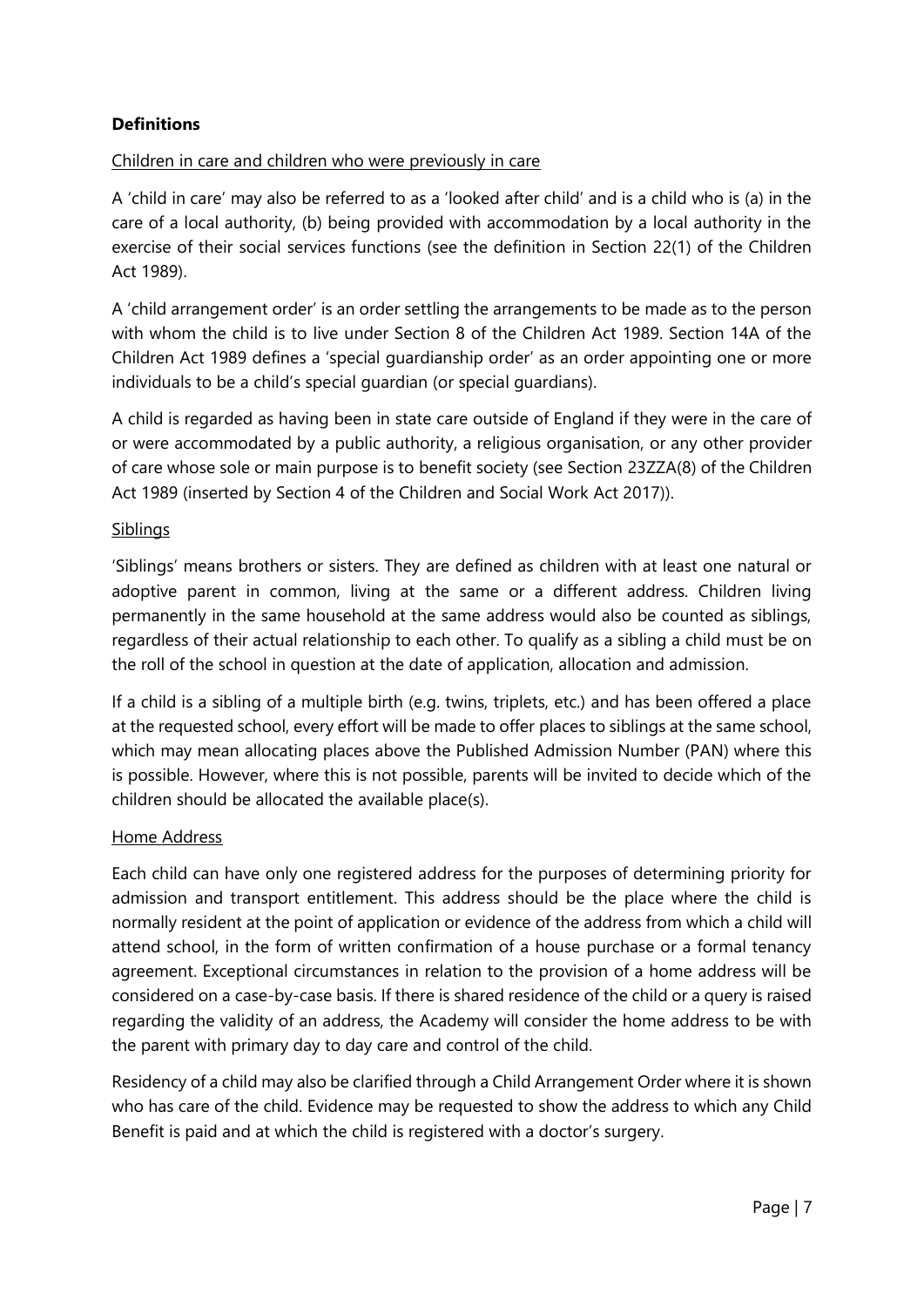It is expected that parents will submit only one application for each child. Any disputes in relation to the child's home address should be settled before applying, the admission authority will not become involved in any parental disputes. If agreement cannot be obtained before an application is made then parents/carers may need to settle the matter through the courts. Where no agreement is reached or order obtained, the Academy will determine the home address.

#### Service families

Applications for children of Service Families will be processed and places allocated based on the proposed address (with supporting evidence) or, if the family are not able to confirm a proposed address and a unit or quartering address is provided, an allocation will be made based on the unit or quartering address. Until a fixed address is available, the unit postal address or quartering area address will be used to determine allocation of a school place. For the purposes of measuring distances, the main entrance of the unit will be used.

#### Tie-breakers

If any of the criteria outlined above leave more children with an equal claim than places available, priority will be given to the child who lives nearer to the preferred school.

#### Final tie-breaker

Should the tie-breakers above still leave children with an equal claim because distances are exactly the same, random allocation will be used to decide on priority. The school will use the Local Authority's Random Allocation Protocol which is available on request.

#### **Distances**

Home to school distances used for tie-breaking will be measured by straight-line measurement by Cornwall Council's nominated Geographical Information System. Measurements will be between the home address (the centre of the main building of the property) and the main gate of the academy (as determined by Cornwall Council).

Distances used to determine nearest school with room (i.e. where it is not possible to offer a place at a preferred academy) and for establishing transport entitlements will be measured by the nearest available route as determined by Cornwall Council's nominated Geographic Information System software.

#### Designated Areas

The LA designated areas can be viewed at [www.cornwall.gov.uk/admissions](http://www.cornwall.gov.uk/admissions)

St Meriadoc Infant and Junior Academy are Deanery academies with catchment areas that can include Carnmarth North Deanery comprising the following churches - Camborne, Chacewater, Crowan, St Day, Gwennap, Illogan, Lanner, Penponds, Redruth, Stithians with Perranarworthal, Treleigh, Treslothan and Tuckingmill. Please contact each academy for further information.